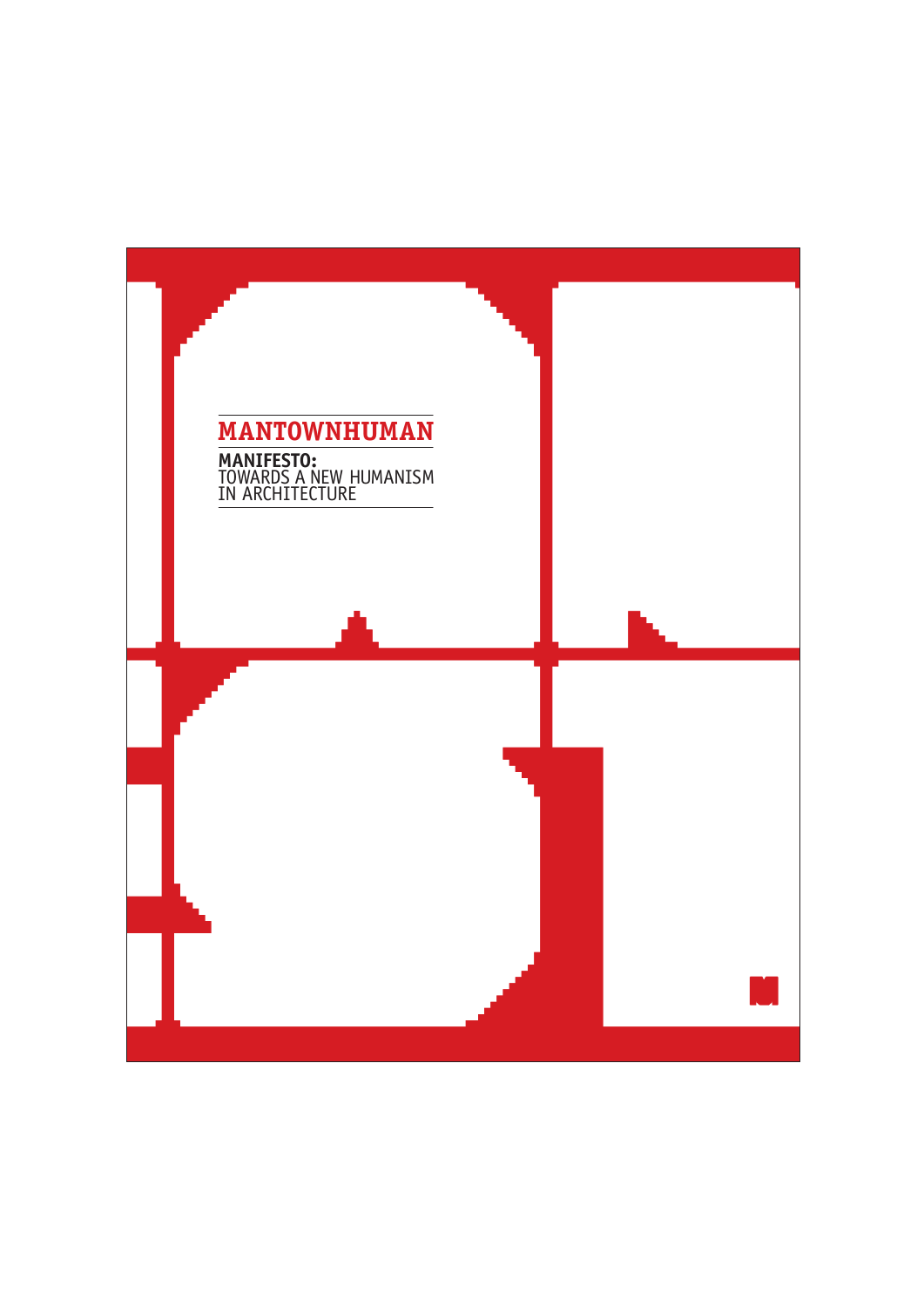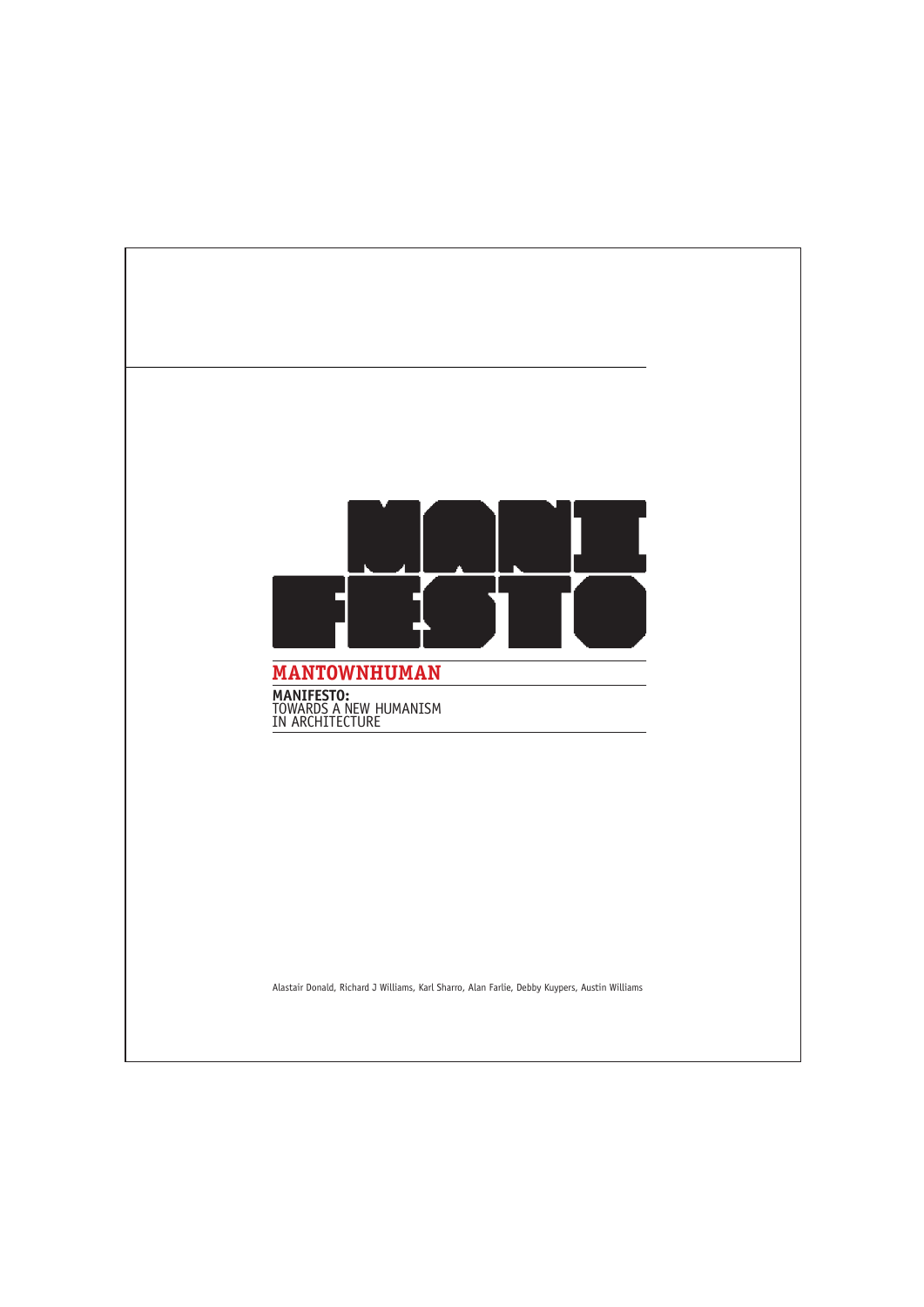**MANIFESTO:** TOWARDS A NEW HUMANISM IN ARCHITECTURE

## **For the first time in human history, half the world's population lives in cities.**

And yet, instead of cheering this historic urban moment, the sound of hand-wringing is deafening. At home and abroad, arbitrary limits on what and how we develop betray the current exhaustion of architecture and urbanism, and its diminished sense of future possibilities. In the developing world there are parochial fears of the pace of rapid urbanisation. In the West too, we are constantly told to slowdown: the urban renaissance has become an eco-town.

It is clear that modernity, reason, and the notion of progress itself have come under intense attack from those disdainful of the humanist aspiration to transform the world. While we at the Manifesto: Towards A New Humanism In Architecture welcome the potential for greater human activity,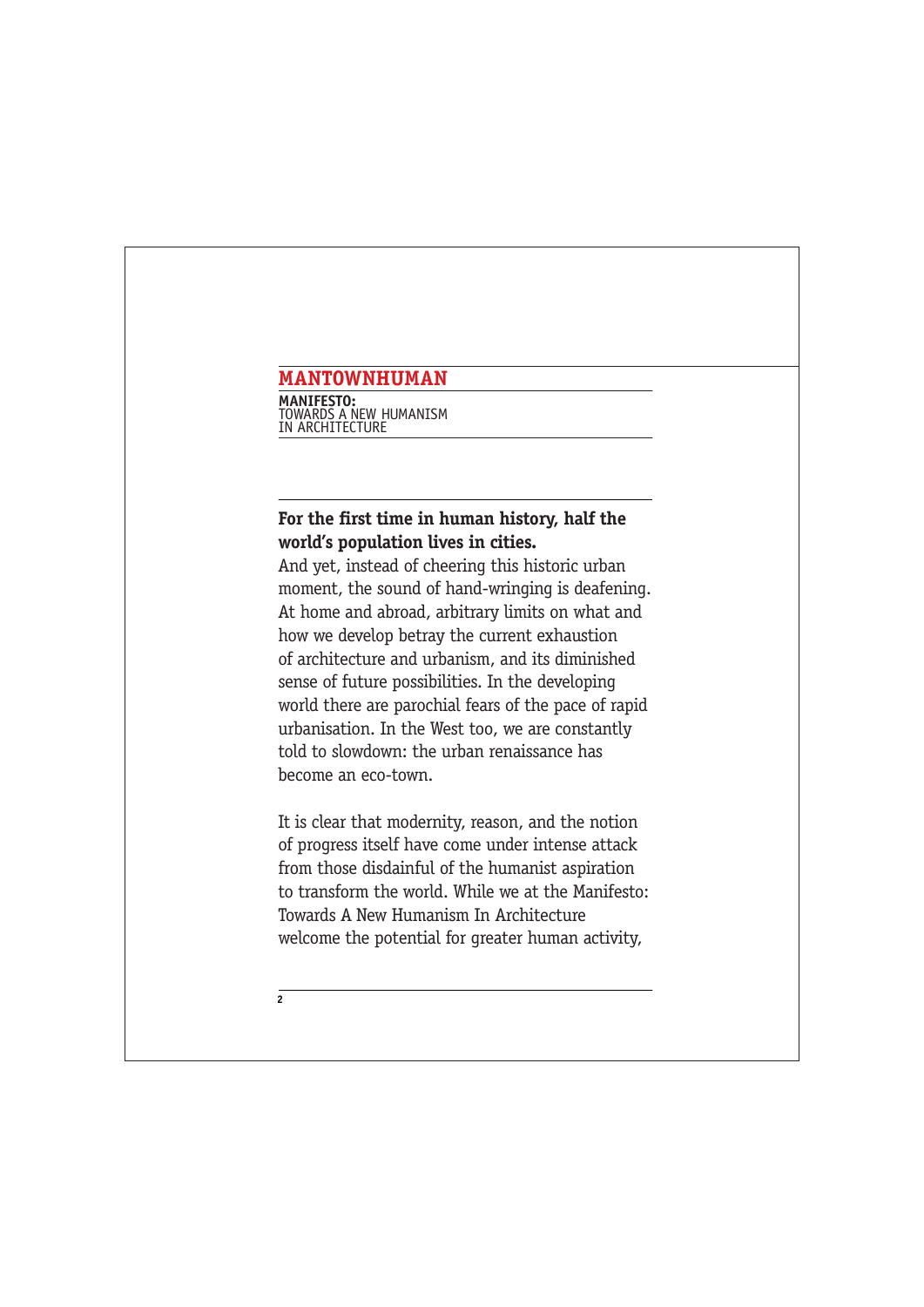

they warn of the dangers of population growth; where we praise technological innovation, they bemoan the use of energy; where we demand more, they insist on less. We need to challenge this, our age of architectural angst.

It's time to challenge the tawdry and compromised architecture born of the contemporary paradox of urban low horizons. Instead, we must seek a new humanist sensibility within architecture - one that refuses to bow to preservation, regulation and mediation - but instead sets out to win support for the ambitious human-centred goals of discovery, experimentation and innovation. This is a cry for dissent, critical thinking and openminded enquiry to be the foundation for a new metropolitan dynamic.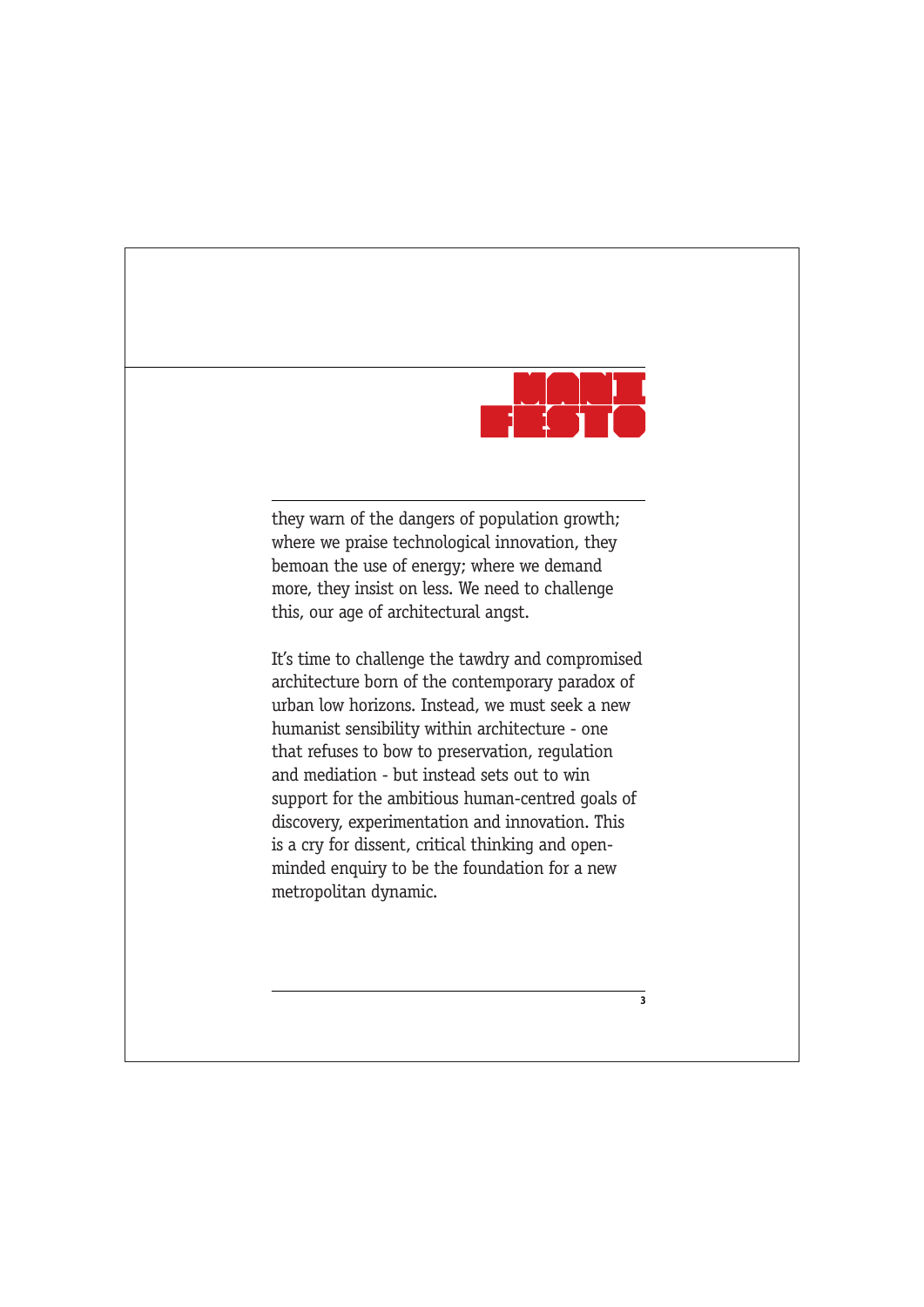

While architecture is enjoying a resurgence in the media, in popular opinion and within mainstream party political discourse in the UK, architecture has never been more vacuous, pliant, parochial and insular. After decades in disfavour, architects have now become all too comfortable with their new approval rating and aim to maintain that cosy position at all costs. The almost total lack of creative tension within architecture further fuels its impotence and loss of direction. Today, there seems only to exist the 'radical' architecture of deference: architects who rarely challenge the brief; who blithely replicate government social programmes; wilful in their instrumentalism and meekly incorporating 'behaviour change' guidelines. It is an architecture that accommodates to environmental criteria without any recognition that by so doing, the needs of humanity have become secondary to nature - or even believing that a debate about this is needed. We have a neutered profession of tick-boxing, pro-regulatory, managers in which design is reducible to a mere spreadsheet monitored by self-satisfied, self-certified *carbonistas*. Architecture may have reached its zenith in formal acceptability, but it is at a nadir in terms of meaningful content.

## **THE TIME HAS COME TO RE-THINK ARCHITECTURE.**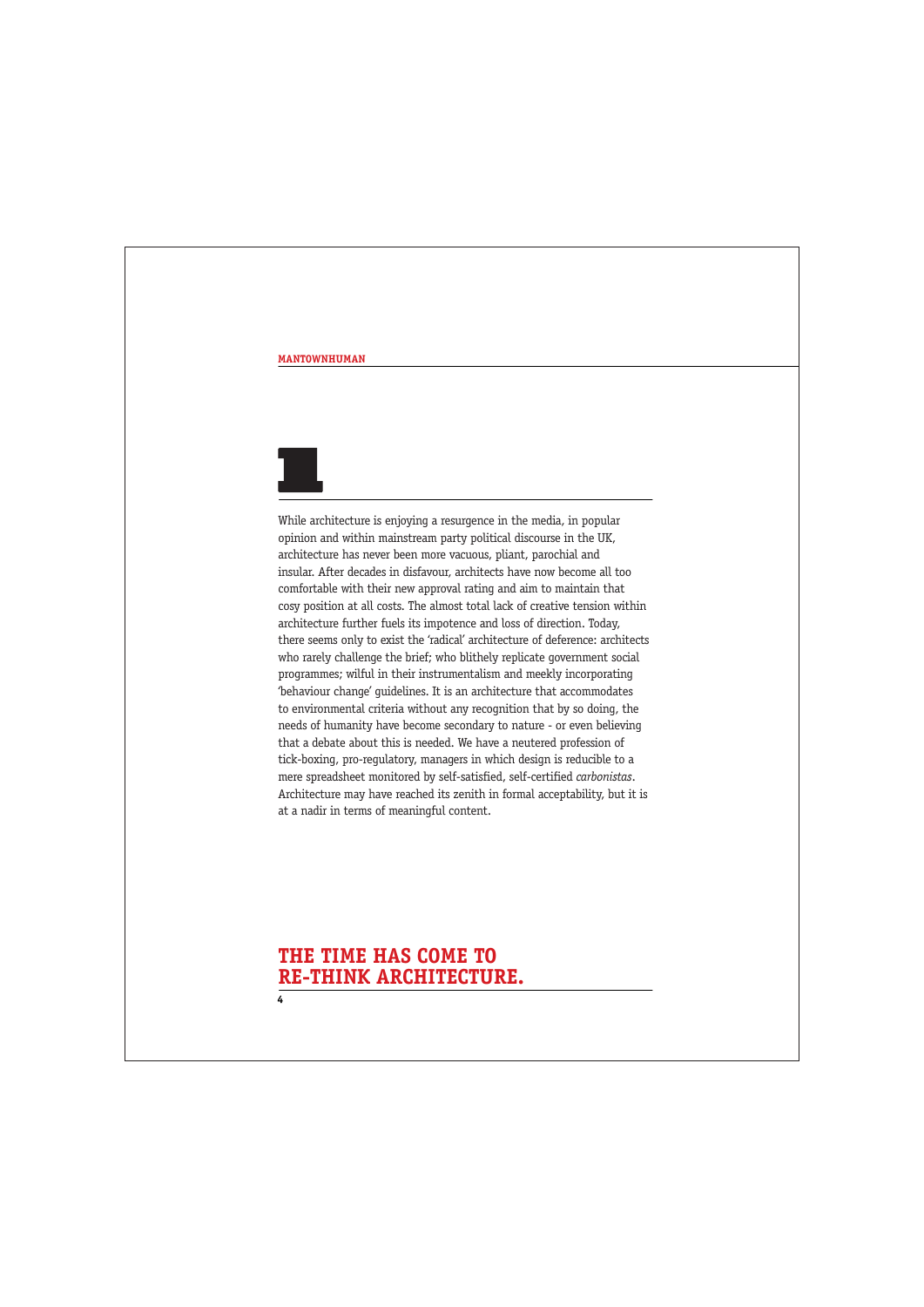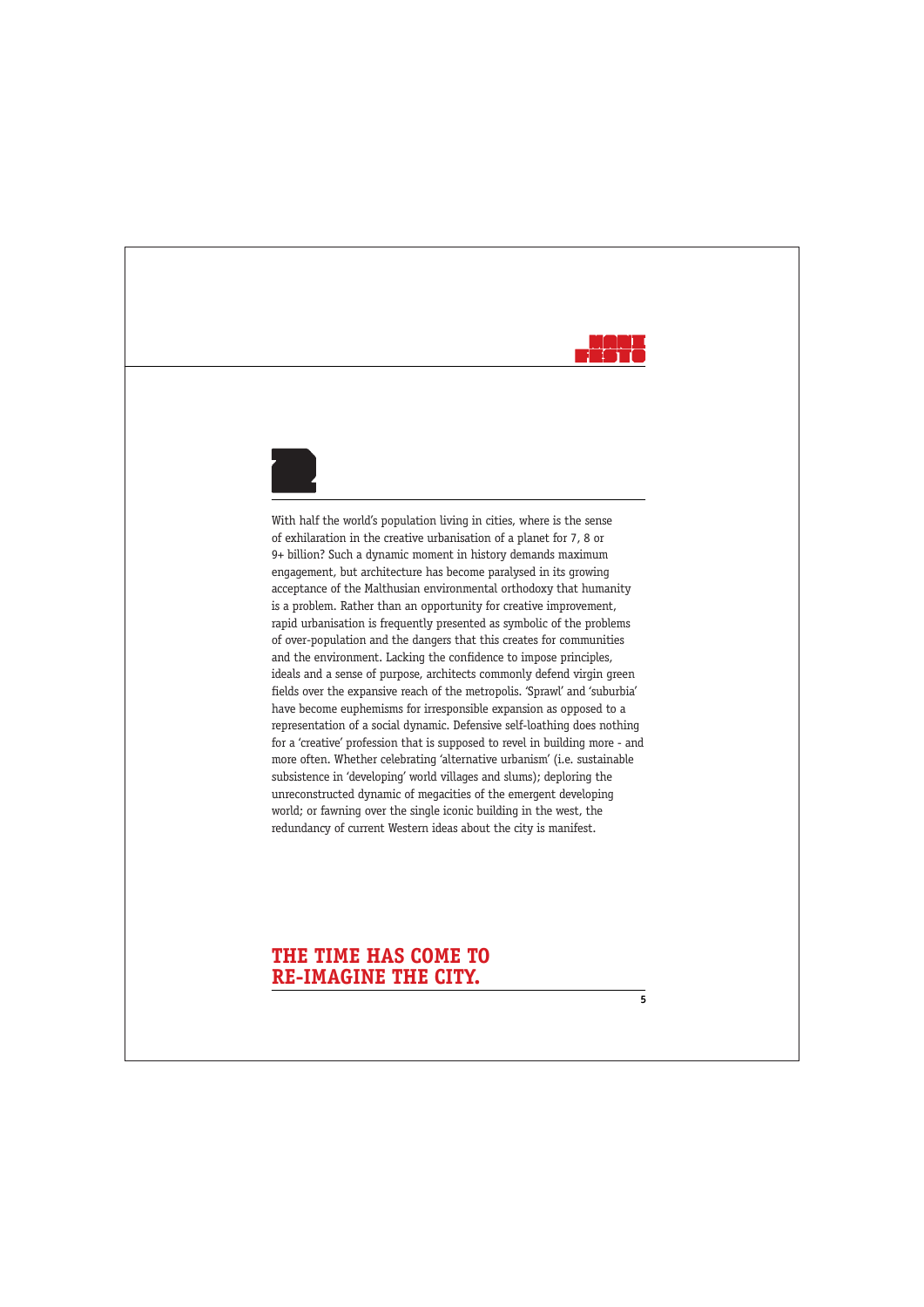

As architectural visions for the city self-consciously retreat, it is little surprise that symbolic representations emerge: from the simplistic paeans to Barcelona or Copenhagen, to the desperate and deadening desire to recreate the caricatured urbanity of the Victorian city. Everywhere local identities take precedence. At root, architecture has lost its capacity for meaningful engagement with society in the here and now, and has retreated into irony – a self-referential world where 'subversive' in-jokes are endlessly recycled. Today pluralism and relativism are rife, where once we might have acted on universal values underpinned by a rigorous methodology. Such is the legacy of a battery of postmodern texts that have succeeded in inculcating a belief that progress is a myth, human endeavour is detrimental, and knowledge is relative, that we now have a profession dominated by fear of meaningful intervention and content to seek prestige in aesthetic 'statements.' Yet, seductive as the canvas might appear filled with 'subversively' constructivist shapes, a vision for the city of tomorrow remains strangely absent.

### **6 THE TIME HAS COME TO RE-ENGAGE WITH SOCIETY**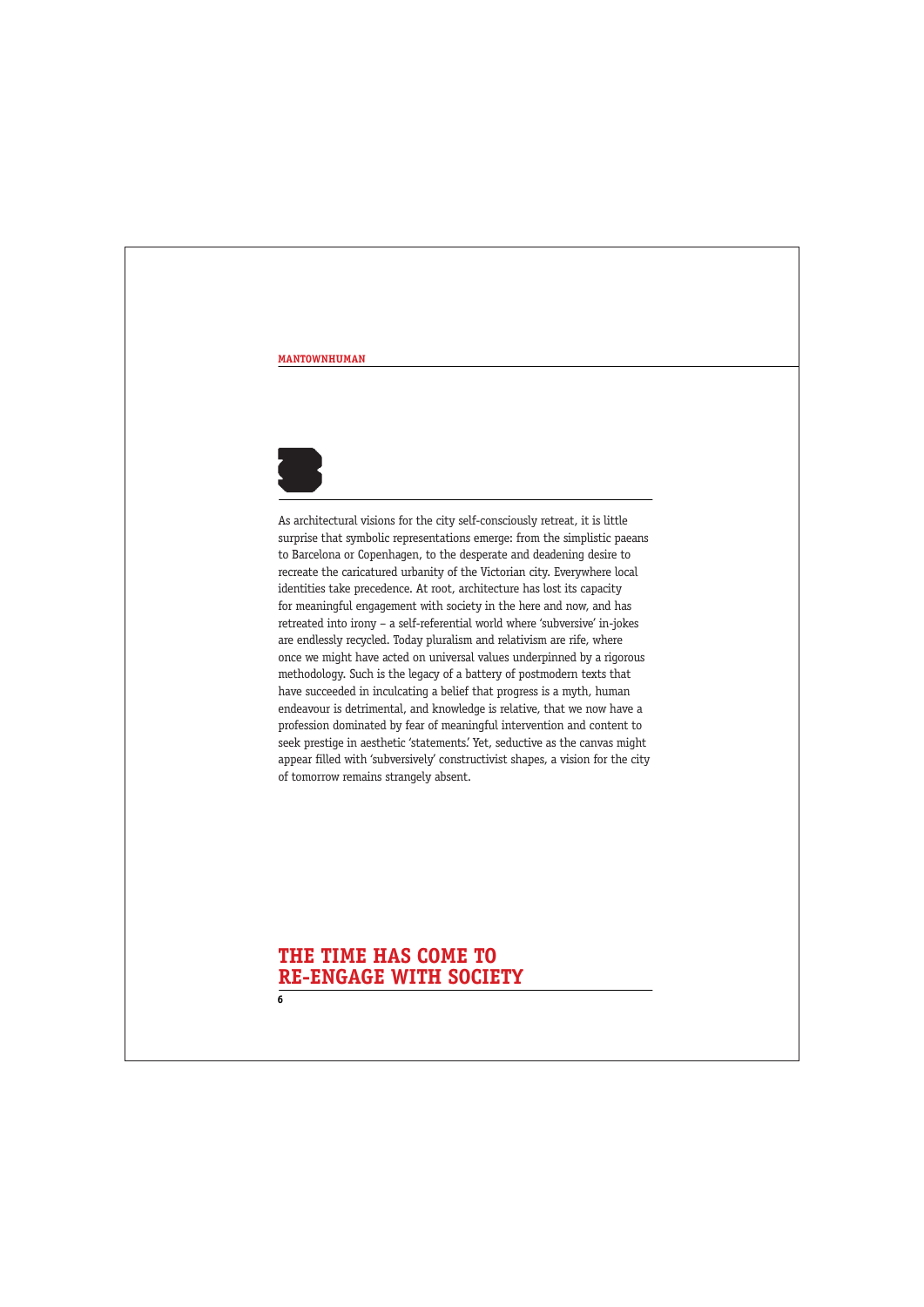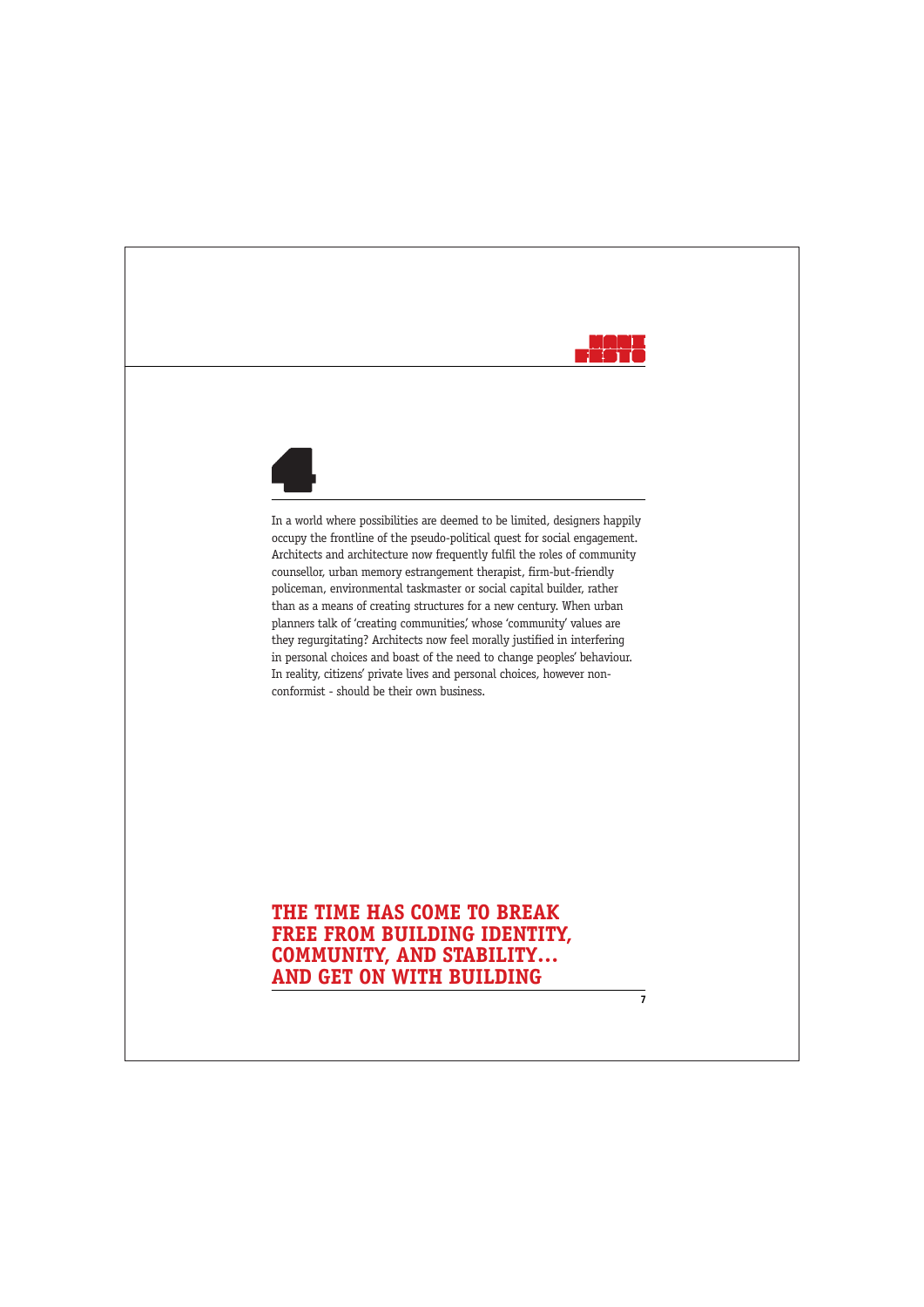

Meddling in the quotidian is everywhere, but it is the desire to shape the world of tomorrow that is missing. Where once the aim was to intervene - to plan and design the world according to human ends, today architects find solace in simply describing the world. Statistics, graphs and models are used not only to describe what is, but to dictate what will be allowed. The failure to mount a challenge represents a retreat from the pursuit of what could be – it is a retreat, where hiding behind complexity, climate chaos and community consensus avoids us having to impose humanity's vision on the world around us. Architects and designers regularly censor themselves as to what we might be allowed to do, and consequently call into question what we mean by achievement and progress. This is pathetic. The architectural profession seems currently to welcome constraint and uncertainty as if it feels unable to think, act or feel for itself unless justified by a performance indicator. Today's ironic decadence delights in self-definition: creating a self-referential architecture of amorphous shapes, algorithms and fractals that reinforce the anti-humanist, pseudo-religious notion that truth is a mathematical/ scientific exercise that can lead the way. It is humans – not disembodied abstractions – that have the capacity to create a meaningful world.

# **THE TIME HAS COME TO CHALLENGE 'WHAT IS PERMITTED', WITH 'WHAT COULD BE'**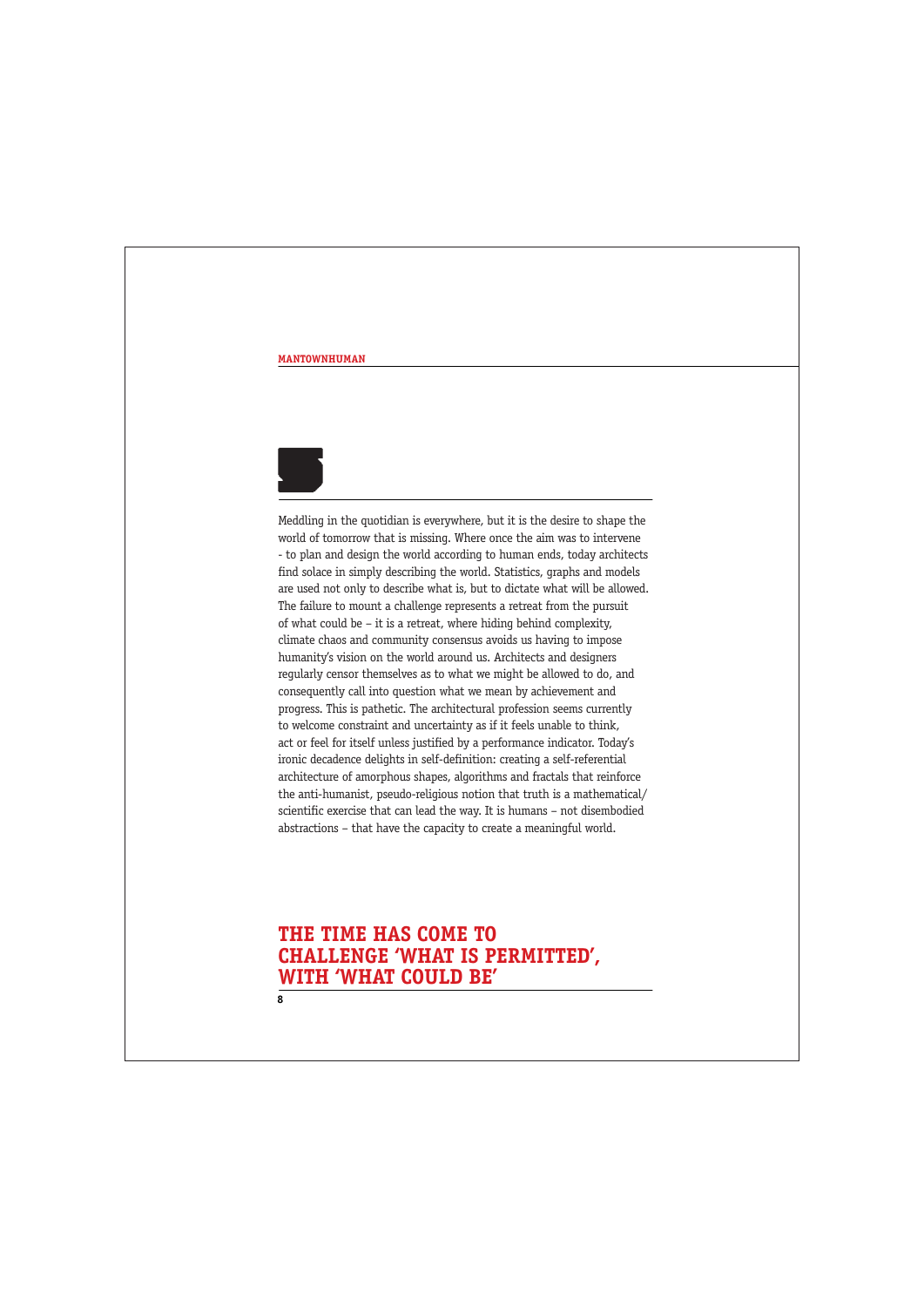

**9**



Rather than celebrate the city as liberating us from the backwardness of the parochial, the city and its inhabitants are now presented as something to be tamed. Nowadays, Western societies are more likely to look to the future with trepidation than anticipation. Ambitious, free vision – that which goes beyond the pernicious lexicon of sustainability – is lacking. From a mystical attitude to 'mother nature', to a creeping wariness of society; from a suspicion of the 'new' or the 'ambitious' to more widespread uncertainty about 'the future', fear has become an all-encompassing state which envelopes and then undermines the architectural imagination. Most worrying is the extent to which architects have become afraid of freedom. With contemporary fears used to justify and even celebrate the imposition of limits, constraints on ambition, and impositions on how to behave in a proscriptively 'responsible' manner, the architect now dutifully accepts the stultifying social strictures of risk, precaution, and the moral disease of self-restraint.

## **THE TIME HAS COME TO BREAK FREE OF THE ARCHITECTURE OF LIMITS.**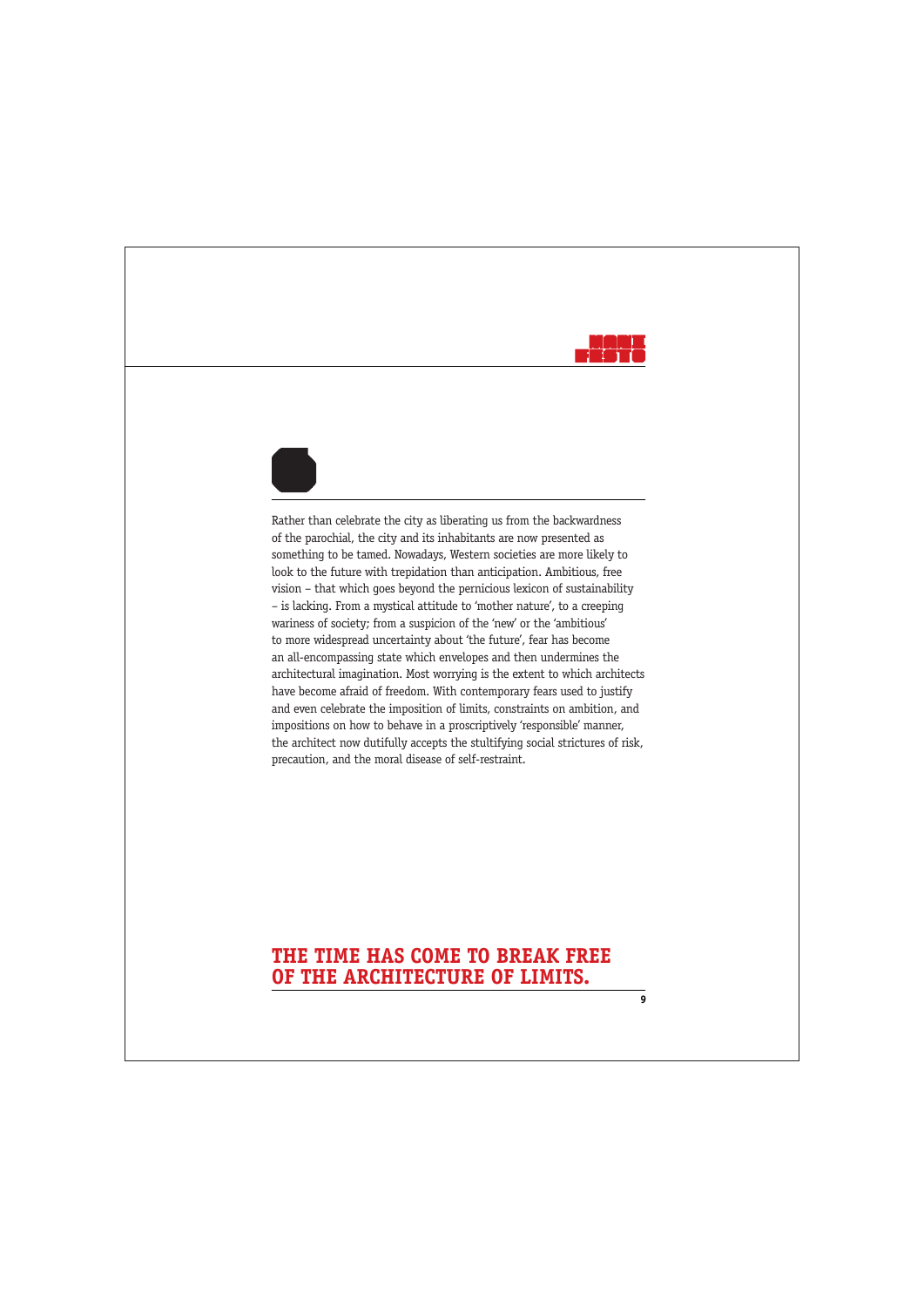

Experimentation, unless within certain narrowly defined parameters, is presented as being potentially - inherently - dangerous. Caution, precaution, introspection and stasis are everywhere. With precaution pervasive, social dynamics have become reversed. The pursuit of innovation capable of extracting more from less is only permissible nowadays if justified as a way of minimising society's impact on the planet. Whatever happened to maximising one's impact on the planet? Today, innovation, experimentation and modern methods of construction are parodies of what they could be, bogged down in the demand that through the course of their development, no harm be done to the environment.

We, at ManTowNHuman, see potential gains: rather than potential harms. We are optimists but we realise that establishing a truly progressive credo of societal efficiency, experimentation and resource exploitation will not be easy in a time when seeking to elevate 'the human' currently plays second fiddle to the regressive Puritanical worship of the environment.

# **THE TIME HAS COME TO PRIORITISE THE HUMAN AND DOWNPLAY - AND EXPLOIT - THE SO-CALLED NATURAL WORLD**

 $\overline{10}$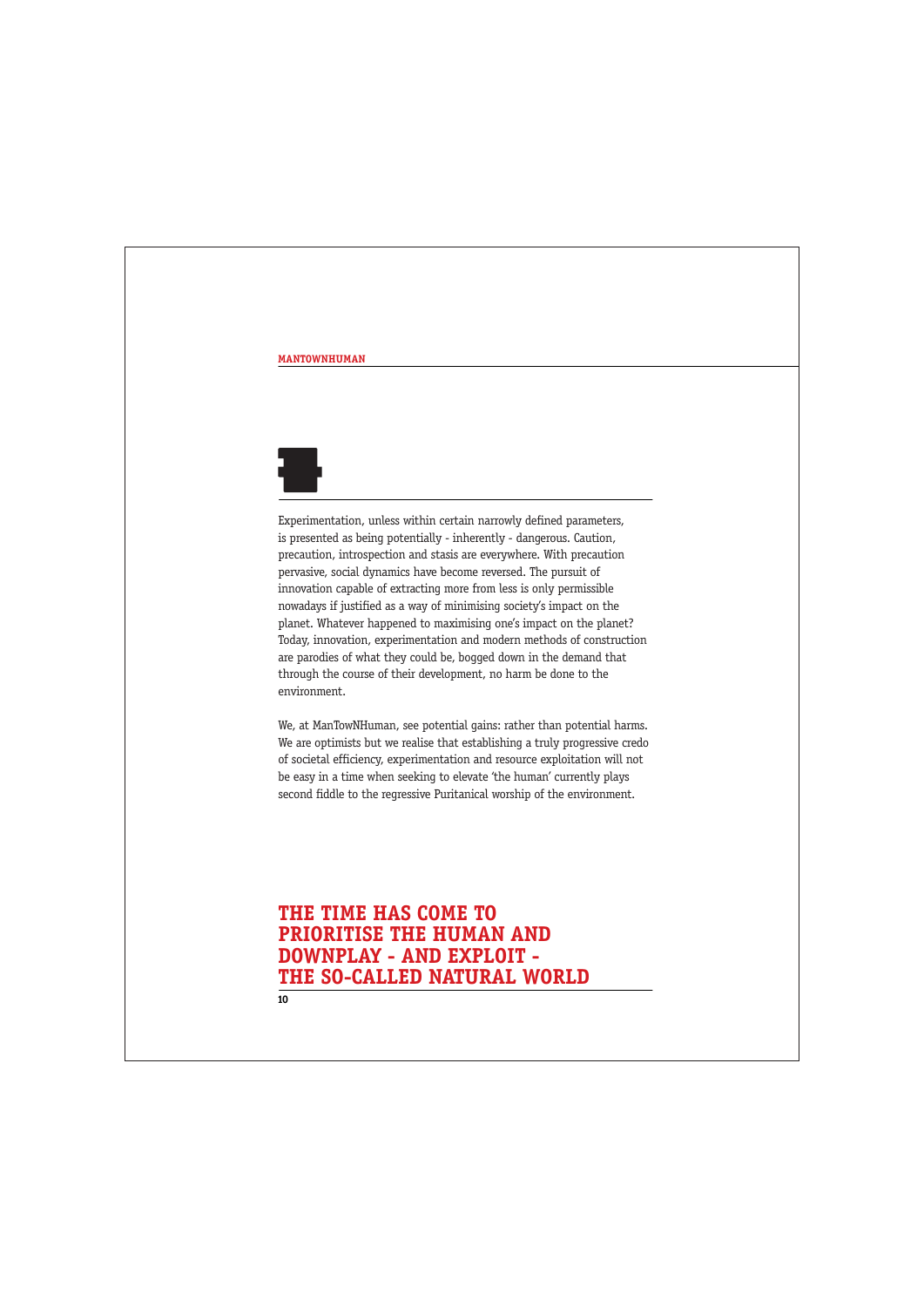

### **MANTOWNHUMAN OUR POSITION**

We, in ManTowNHuman, believe that a more critical, arrogant and future-oriented cadre of architects and designers can challenge the new eco-centred, bureaucratic, anti-intellectual, fragmentary, localising consensus and in this way can lay the ground rules for overcoming the cosy rut in which architecture now finds itself. To do so requires a stance against the prevailing culture of pessimism, so that a new, more exciting, more challenging, more assertive architecture can emerge as part of a more strident society.

This will only come about if architects are prepared to kick against the mainstream orthodoxies that infect and misinform current practice. Importantly this means creating a case for architecture that dissents from our current precautionary, risk-averse, climate-infatuated culture.

We believe that to realise a new, human-centred architecture we must have the confidence to assert a belief in human creativity. Only through architectural autonomy from the directional diktats of pseudo-independent policy-wonks can there be created a freedom for designers to challenge the limitations of the current all-pervasive mantra of sustainable development.

We assert the right to experiment with new forms, processes and materials, regardless of their environmental provenance. We fundamentally oppose those who downplay aesthetics in the service of the so-called natural world, but, in the service of the human-centred  $\rightarrow$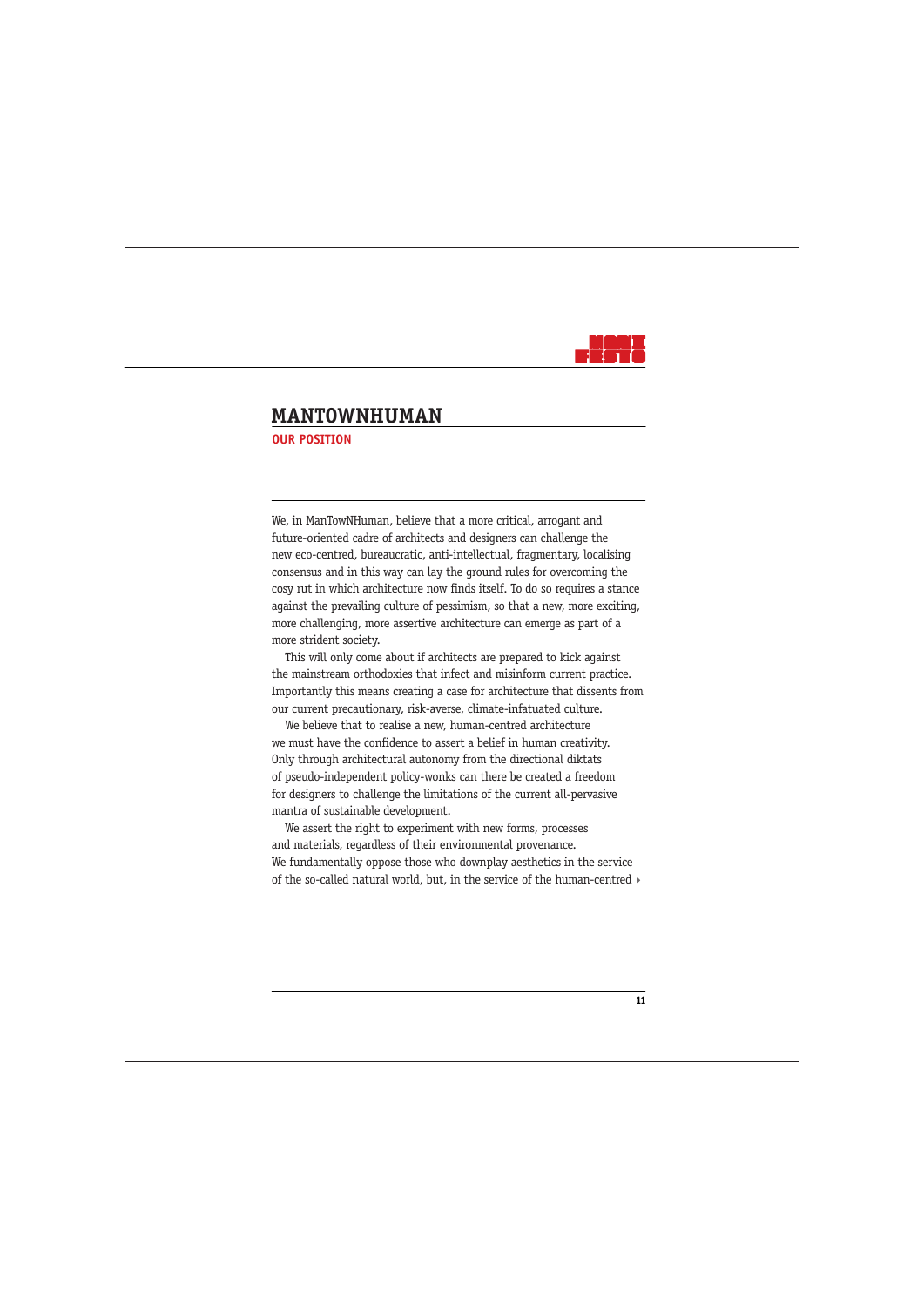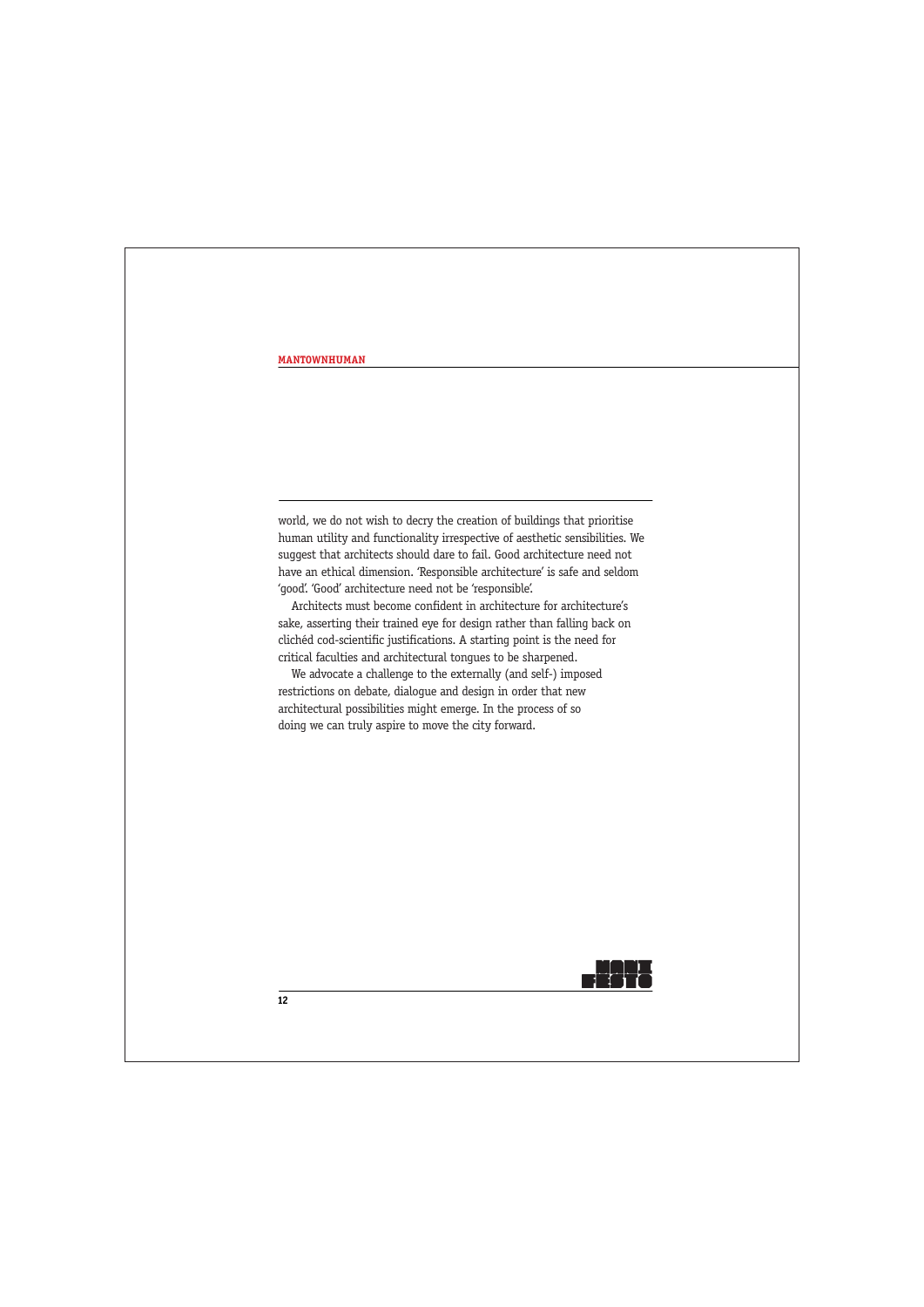